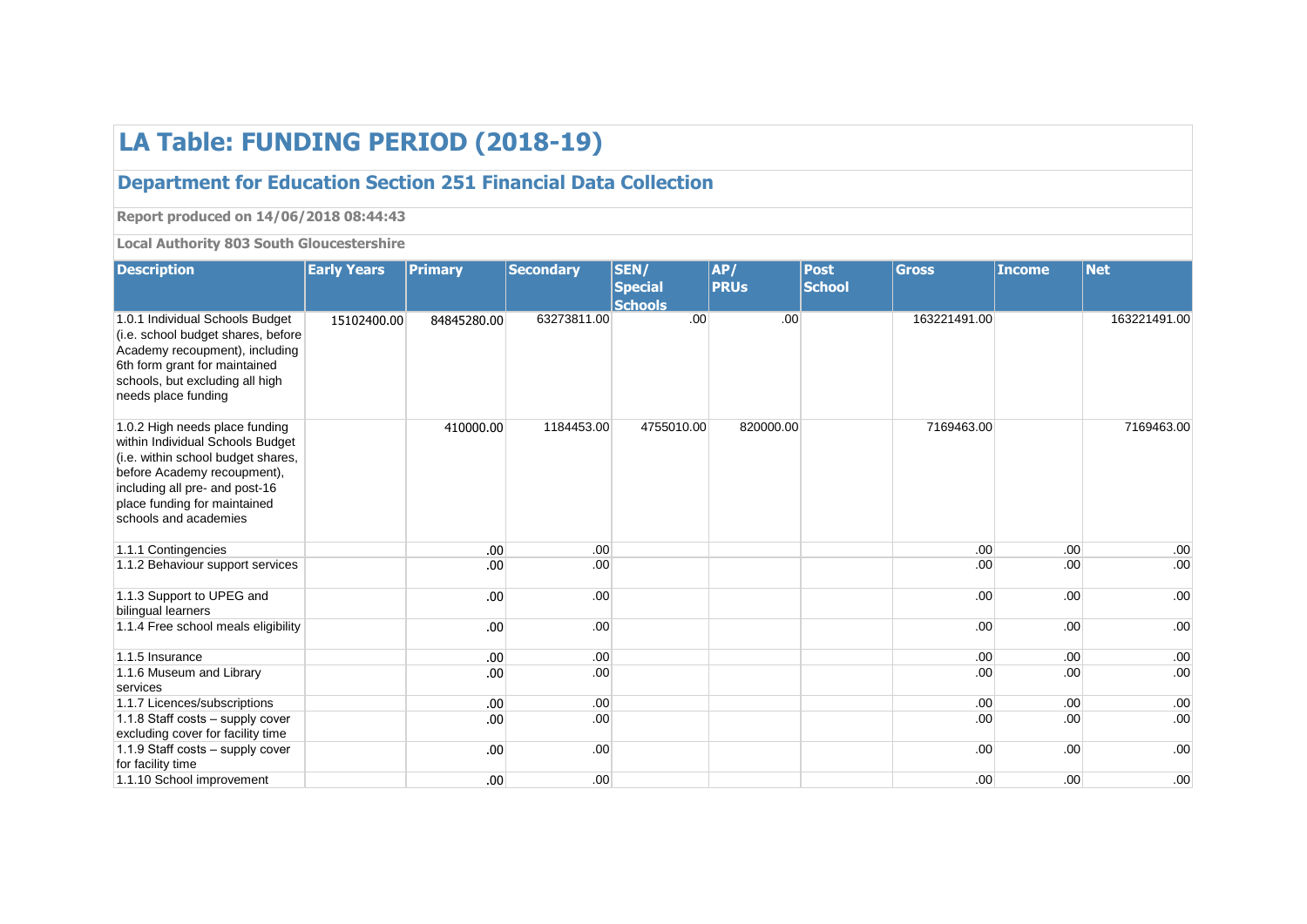| 1.2.1 Top-up funding $-$<br>maintained schools                                          | .00 <sub>1</sub> | 3573547.00       | 92793.00   | 6528998.00       | .00        |            | 10195338.00 | .00 | 10195338.00 |
|-----------------------------------------------------------------------------------------|------------------|------------------|------------|------------------|------------|------------|-------------|-----|-------------|
| 1.2.2 Top-up funding $-$<br>academies, free schools and<br>colleges                     | .00 <sub>1</sub> | 668854.00        | 1378763.00 | .00              | 1027900.00 | 1111094.00 | 4186611.00  | .00 | 4186611.00  |
| 1.2.3 Top-up and other funding -<br>non-maintained and independent<br>providers         | .00              | .00              | .00        | 5161770.00       | .00        | 3030436.00 | 8192206.00  | .00 | 8192206.00  |
| 1.2.4 Additional high needs<br>targeted funding for mainstream<br>schools and academies | .00              | 571871.00        | 174376.00  |                  |            |            | 746247.00   | .00 | 746247.00   |
| 1.2.5 SEN support service                                                               | 245824.00        | 296641.00        | 219941.00  | 196649.00        | .00        | .00        | 959055.00   | .00 | 959055.00   |
| 1.2.6 Hospital education services                                                       |                  |                  |            | 100000.00        | .00        |            | 100000.00   | .00 | 100000.00   |
| 1.2.7 Other alternative provision<br>services                                           | .00              | .00              | .00        | .00 <sub>1</sub> | .00        | .00        | .00         | .00 | .00         |
| 1.2.8 Support for inclusion                                                             | 141304.00        | 477609.00        | 511803.00  | 229020.00        | .00        | .00        | 1359736.00  | .00 | 1359736.00  |
| 1.2.9 Special schools and PRUs<br>in financial difficulty                               |                  |                  |            | .00 <sub>1</sub> | .00        |            | .00         | .00 | .00         |
| 1.2.10 PFI/ BSF costs at special<br>schools, AP/ PRUs and Post 16<br>institutions only  |                  |                  |            | .00              | .00        | .00        | .00         | .00 | .00         |
| 1.2.11 Direct payments (SEN and<br>disability)                                          | .00              | .00              | .00        | .00 <sub>1</sub> | .00        | .00        | .00         | .00 | .00         |
| 1.2.12 Carbon reduction<br>commitment allowances (PRUs)                                 |                  |                  |            |                  | .00        |            | .00         | .00 | .00         |
| 1.2.13 Therapies and other<br>health related services                                   | .00              | .00.             | .00        | .00              | .00        | .00        | .00         | .00 | .00         |
| 1.3.1 Central expenditure on<br>early years entitlement                                 | 913054.00        |                  |            |                  |            |            | 913054.00   | .00 | 913054.00   |
| 1.4.1 Contribution to combined<br>budgets                                               | 34115.00         | 666396.00        | 522380.00  | 53830.00         | .00        |            | 1276721.00  | .00 | 1276721.00  |
| 1.4.2 School admissions                                                                 | .00              | 181328.00        | 120885.00  | .00 <sub>1</sub> | .00        |            | 302213.00   | .00 | 302213.00   |
| 1.4.3 Servicing of schools forums                                                       | 1650.00          | 6204.00          | 4027.00    | 119.00           | .00        |            | 12000.00    | .00 | 12000.00    |
| 1.4.4 Termination of employment<br>costs                                                | .00              | 136040.00        | 296407.00  | 34074.00         | .00        |            | 466521.00   | .00 | 466521.00   |
| 1.4.5 Falling Rolls Fund                                                                | .00 <sub>1</sub> | .00 <sub>1</sub> | .00        | .00 <sub>1</sub> | .00        |            | .00         | .00 | .00         |
| 1.4.6 Capital expenditure from<br>revenue (CERA)                                        | .00              | .00              | .00        | .00 <sub>1</sub> | .00        |            | .00         | .00 | .00         |
| 1.4.7 Prudential borrowing costs                                                        | .00              | .00              | .00        | 1272765.00       | .00        |            | 1272765.00  | .00 | 1272765.00  |
| 1.4.8 Fees to independent<br>schools without SEN                                        | .00              | .00              | .00        | .00              | .00        |            | .00         | .00 | .00         |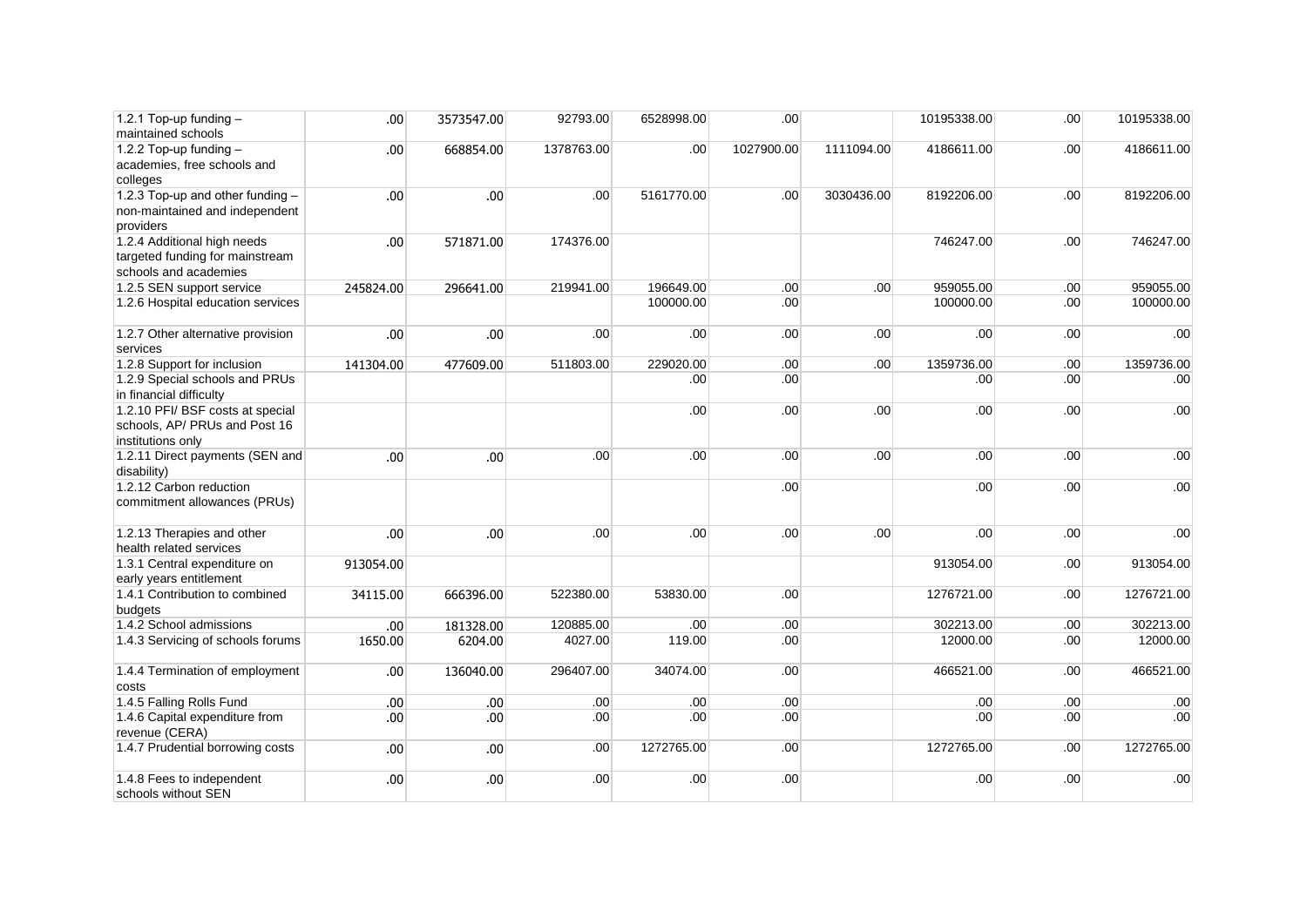| 1.4.9 Equal pay - back pay         | .00         | .00.        | .00         | .00              | .00        |                  | .00 <sub>1</sub> | .00 | .00          |
|------------------------------------|-------------|-------------|-------------|------------------|------------|------------------|------------------|-----|--------------|
| 1.4.10 Pupil growth                | .00         | 882330.00   | 267030.00   | .00              | .00        |                  | 1149360.00       | .00 | 1149360.00   |
| 1.4.11 SEN transport               | .00         | .00         | .00         | .00              | .00        | .00 <sub>1</sub> | .00 <sub>1</sub> | .00 | .00          |
| 1.4.12 Exceptions agreed by        | .00         | .00         | .00         | .00              | .00        | .00              | .00 <sub>1</sub> | .00 | .00          |
| Secretary of State                 |             |             |             |                  |            |                  |                  |     |              |
| 1.4.13 Infant class sizes          |             | .00         |             |                  |            |                  | .00 <sub>1</sub> | .00 | .00          |
| 1.4.14 Other Items                 | .00         | 115926.00   | 75249.00    | 2225.00          | .00        | .00.             | 193400.00        | .00 | 193400.00    |
| 1.5.1 Education welfare service    |             |             |             |                  |            |                  | 53479.00         | .00 | 53479.00     |
| 1.5.2 Asset management             |             |             |             |                  |            |                  | 174324.00        | .00 | 174324.00    |
| 1.5.3 Statutory/ Regulatory duties |             |             |             |                  |            |                  | 393267.00        | .00 | 393267.00    |
| 1.6.1 Central support services     |             |             |             |                  |            |                  | .00 <sub>1</sub> | .00 | .00          |
| 1.6.2 Education welfare service    |             |             |             |                  |            |                  | .00 <sub>1</sub> | .00 | .00          |
| 1.6.3 Asset Management             |             |             |             |                  |            |                  | .00 <sub>1</sub> | .00 | .00          |
| 1.6.4 Statutory/ Regulatory duties |             |             |             |                  |            |                  | .00.             | .00 | .00          |
| 1.6.5 Premature retirement cost/   |             |             |             |                  |            |                  | .00 <sub>1</sub> | .00 | .00          |
| Redundancy costs (new              |             |             |             |                  |            |                  |                  |     |              |
| provisions)                        |             |             |             |                  |            |                  |                  |     |              |
| 1.6.6 Monitoring national          |             |             |             |                  |            |                  | .00 <sub>1</sub> | .00 | .00          |
| curriculum assessment              |             |             |             |                  |            |                  |                  |     |              |
| 1.7.1 Other Specific Grants        | .00         | .00         | .00         | .00 <sub>1</sub> | .00        | .00.             | .00.             | .00 | .00          |
| 1.8.1 TOTAL SCHOOLS                | 16438347.00 | 92832026.00 | 68121918.00 | 18334460.00      | 1847900.00 | 4141530.00       | 202337251.00     | .00 | 202337251.00 |
| <b>BUDGET</b> (before Academy      |             |             |             |                  |            |                  |                  |     |              |
| recoupment)                        |             |             |             |                  |            |                  |                  |     |              |
| 1.9.1 Estimated Dedicated          |             |             |             |                  |            |                  | 201033001.00     |     |              |
| Schools Grant for 2018-19 (after   |             |             |             |                  |            |                  |                  |     |              |
| deductions for post school high    |             |             |             |                  |            |                  |                  |     |              |
| needs place funding, but           |             |             |             |                  |            |                  |                  |     |              |
| including school and academy       |             |             |             |                  |            |                  |                  |     |              |
| post-16 high needs place           |             |             |             |                  |            |                  |                  |     |              |
| funding)                           |             |             |             |                  |            |                  |                  |     |              |
| 1.9.2 Dedicated Schools Grant      |             |             |             |                  |            |                  | (9434437.00)     |     |              |
| brought forward from 2017-18       |             |             |             |                  |            |                  |                  |     |              |
| 1.9.3 Dedicated Schools Grant      |             |             |             |                  |            |                  | 9363437.00       |     |              |
| carry forward to 2019-20           |             |             |             |                  |            |                  |                  |     |              |
| 1.9.4 ESFA Sixth Form Grant for    |             |             |             |                  |            |                  | 1375250.00       |     |              |
| maintained school 6th forms        |             |             |             |                  |            |                  |                  |     |              |
| (including post-16 high needs      |             |             |             |                  |            |                  |                  |     |              |
| place funding)                     |             |             |             |                  |            |                  |                  |     |              |
| 1.9.5 Local Authority additional   |             |             |             |                  |            |                  | .00 <sub>1</sub> |     |              |
| contribution                       |             |             |             |                  |            |                  |                  |     |              |
| 1.9.6 Total funding supporting the |             |             |             |                  |            |                  | 202337251.00     |     |              |
| Schools Budget (lines 1.9.1 to     |             |             |             |                  |            |                  |                  |     |              |
| 1.9.5                              |             |             |             |                  |            |                  |                  |     |              |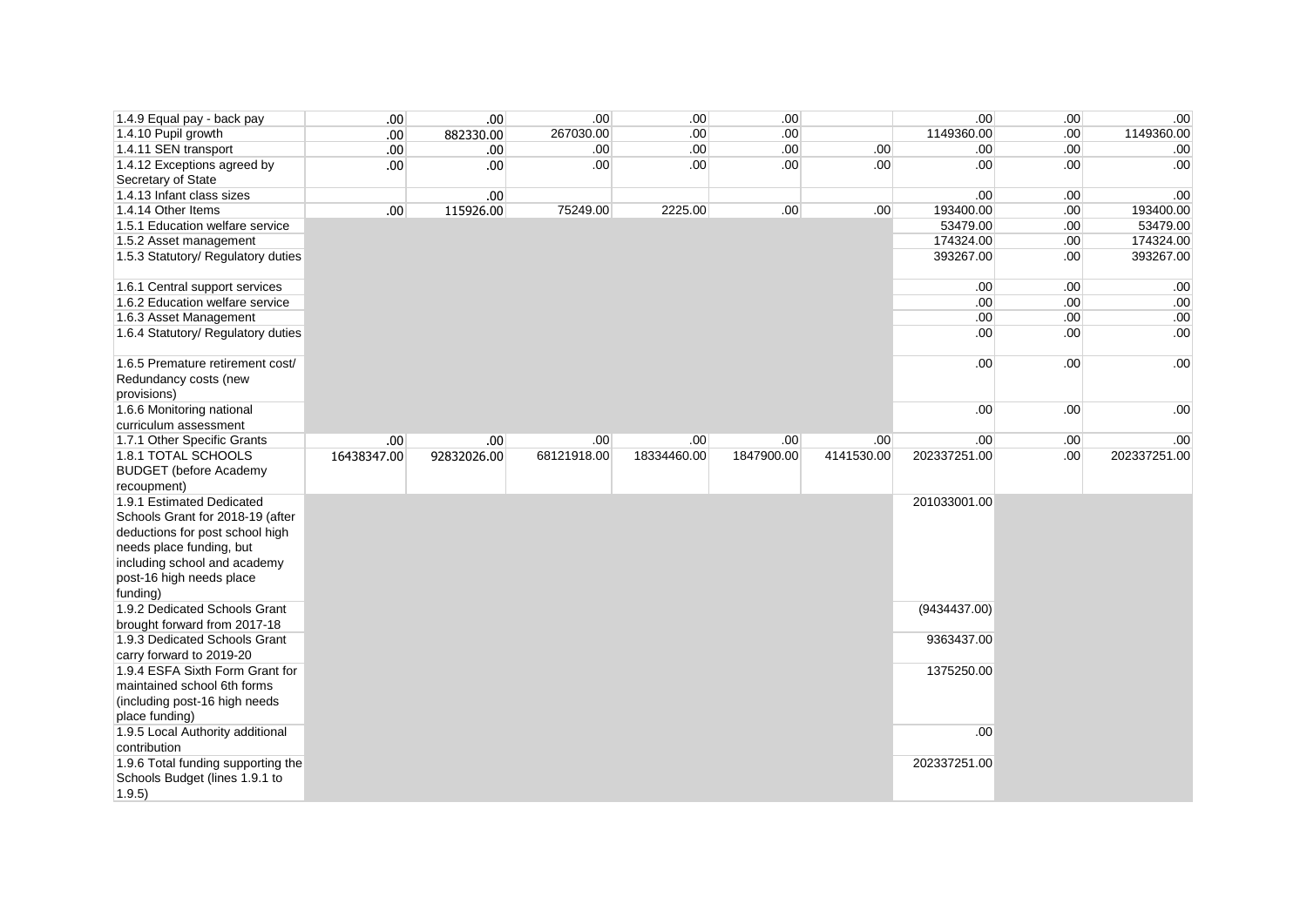| 1.10.1 Academy: recoupment<br>from the Dedicated Schools<br>Grant, excluding the recoupment<br>of high needs place funding<br>shown in line 1.0.2 above (please<br>show any recoupment from the<br>DSG as a negative in the cell)<br>1.10.2 Academy: recoupment<br>from the Dedicated Schools<br>Grant of high needs place<br>funding shown under line 1.0.2<br>above (please show any<br>recoupment from the DSG as a<br>negative in the cell) |      |           |            |            |     |           | (67218644.00)<br>(1185000.00) |           |            |
|-------------------------------------------------------------------------------------------------------------------------------------------------------------------------------------------------------------------------------------------------------------------------------------------------------------------------------------------------------------------------------------------------------------------------------------------------|------|-----------|------------|------------|-----|-----------|-------------------------------|-----------|------------|
| 2.0.1 Central support services                                                                                                                                                                                                                                                                                                                                                                                                                  |      |           |            |            |     |           | .00                           | .00       | .00        |
| 2.0.2 Education welfare service                                                                                                                                                                                                                                                                                                                                                                                                                 |      |           |            |            |     |           | 13480.00                      | .00       | 13480.00   |
| 2.0.3 School improvement                                                                                                                                                                                                                                                                                                                                                                                                                        |      |           |            |            |     |           | 578553.00                     | 269620.00 | 308933.00  |
| 2.0.4 Asset management -                                                                                                                                                                                                                                                                                                                                                                                                                        |      |           |            |            |     |           | 2282.00                       | .00       | 2282.00    |
| education                                                                                                                                                                                                                                                                                                                                                                                                                                       |      |           |            |            |     |           |                               |           |            |
| 2.0.5 Statutory/ Regulatory duties                                                                                                                                                                                                                                                                                                                                                                                                              |      |           |            |            |     |           | 68668.00                      | .00       | 68668.00   |
| - education                                                                                                                                                                                                                                                                                                                                                                                                                                     |      |           |            |            |     |           |                               |           |            |
| 2.0.6 Premature retirement cost/                                                                                                                                                                                                                                                                                                                                                                                                                |      |           |            |            |     |           | .00                           | .00       | .00        |
| Redundancy costs (new                                                                                                                                                                                                                                                                                                                                                                                                                           |      |           |            |            |     |           |                               |           |            |
| provisions)                                                                                                                                                                                                                                                                                                                                                                                                                                     |      |           |            |            |     |           |                               |           |            |
| 2.0.7 Monitoring national                                                                                                                                                                                                                                                                                                                                                                                                                       |      |           |            |            |     |           | .00                           | .00       | .00        |
| curriculum assessment                                                                                                                                                                                                                                                                                                                                                                                                                           |      |           |            |            |     |           |                               |           |            |
| 2.1.1 Educational psychology<br>service                                                                                                                                                                                                                                                                                                                                                                                                         |      |           |            |            |     |           | 306498.00                     | .00       | 306498.00  |
| 2.1.2 SEN administration,<br>assessment and coordination<br>and monitoring                                                                                                                                                                                                                                                                                                                                                                      |      |           |            |            |     |           | 466533.00                     | .00       | 466533.00  |
| 2.1.3 Independent Advice and<br><b>Support Services (Parent</b><br>partnership), guidance and<br>information                                                                                                                                                                                                                                                                                                                                    |      |           |            |            |     |           | .00.                          | .00       | .00        |
| 2.1.4 Home to school transport<br>(pre 16): SEN transport<br>expenditure                                                                                                                                                                                                                                                                                                                                                                        | .00. | 193917.00 | 278297.00  | 2740900.00 | .00 | .00       | 3213114.00                    | .00       | 3213114.00 |
| 2.1.5 Home to school transport<br>(pre 16): mainstream home to<br>school transport expenditure                                                                                                                                                                                                                                                                                                                                                  | .00. | 508067.00 | 1543174.00 | 312435.00  | .00 | .00       | 2363676.00                    | 19700.00  | 2343976.00 |
| 2.1.6 Home to post-16 provision:<br>SEN/ LLDD transport expenditure<br>(aged 16-18)                                                                                                                                                                                                                                                                                                                                                             | .00. | .00       | .00.       | 394444.00  | .00 | 235724.00 | 630168.00                     | .00       | 630168.00  |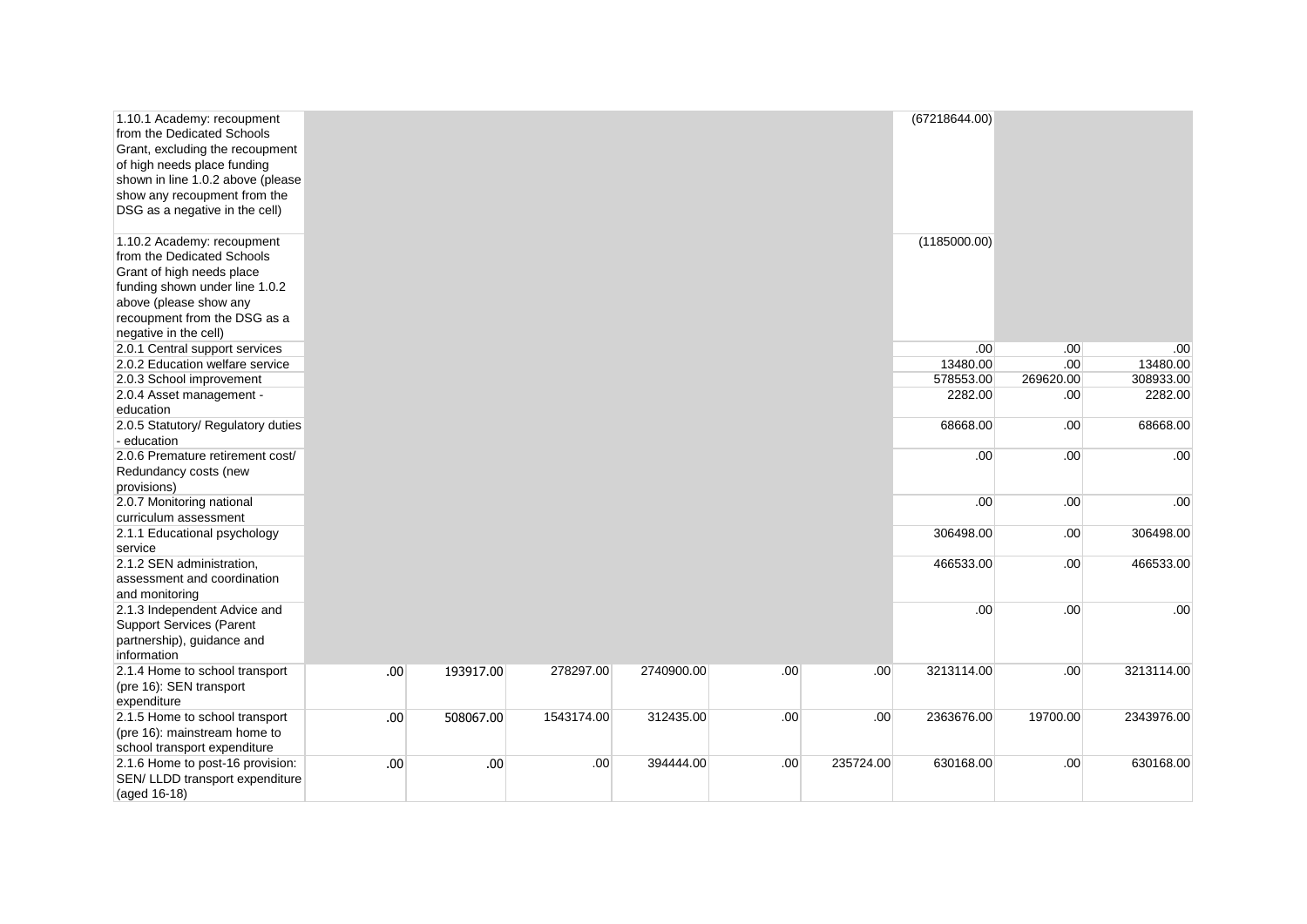| 2.1.7 Home to post-16 provision:<br>SEN/ LLDD transport expenditure<br>(aged 19-25) | .00 | .00 | .00       | .00 | .00.             | 116103.00 | 116103.00   | .00        | 116103.00  |
|-------------------------------------------------------------------------------------|-----|-----|-----------|-----|------------------|-----------|-------------|------------|------------|
| 2.1.8 Home to post-16 provision<br>transport: mainstream home to                    | .00 | .00 | .00       | .00 | .00 <sub>1</sub> | .00.      | .00         | .00        | .00        |
| post-16 transport expenditure                                                       |     |     |           |     |                  |           |             |            |            |
| 2.1.9 Supply of school places                                                       |     |     |           |     |                  |           | 72231.00    | .00        | 72231.00   |
| 2.2.1 Other spend not funded                                                        |     |     |           |     |                  |           | .00         | .00        | .00        |
| from the Schools Budget                                                             |     |     |           |     |                  |           |             |            |            |
| 2.3.1 Young people's learning                                                       |     |     | 660364.00 | .00 | .00.             |           | 660364.00   | 552190.00  | 108174.00  |
| and development                                                                     |     |     |           |     |                  |           |             |            |            |
| 2.3.2 Adult and Community                                                           |     |     |           |     |                  |           | 448528.00   | 408080.00  | 40448.00   |
| learning                                                                            |     |     |           |     |                  |           |             |            |            |
| 2.3.3 Pension costs                                                                 |     |     |           |     |                  |           | 1838615.00  | .00        | 1838615.00 |
| 2.3.4 Joint use arrangements                                                        |     |     |           |     |                  |           | .00         | .00        | .00        |
| 2.3.5 Insurance                                                                     |     |     |           |     |                  |           | 187070.00   | .00        | 187070.00  |
| 2.4.1 Other Specific Grant                                                          |     |     |           |     |                  |           | .00         | .00        | .00        |
| 2.5.1 Total Other education and                                                     |     |     |           |     |                  |           | 10965883.00 | 1249590.00 | 9716293.00 |
| community budget                                                                    |     |     |           |     |                  |           |             |            | 687031.00  |
| 3.0.1 Funding for individual Sure<br><b>Start Children's Centres</b>                |     |     |           |     |                  |           | 687031.00   | .00        |            |
|                                                                                     |     |     |           |     |                  |           |             |            |            |
| 3.0.2 Funding for local authority                                                   |     |     |           |     |                  |           | .00         | .00        | .00        |
| provided or commissioned area                                                       |     |     |           |     |                  |           |             |            |            |
| wide services delivered through                                                     |     |     |           |     |                  |           |             |            |            |
| Sure Start Children's Centres                                                       |     |     |           |     |                  |           | 220759.00   | .00        | 220759.00  |
| 3.0.3 Funding on local authority                                                    |     |     |           |     |                  |           |             |            |            |
| management costs relating to<br>Sure Start Children's Centres                       |     |     |           |     |                  |           |             |            |            |
| 3.0.4 Other spend on children                                                       |     |     |           |     |                  |           | 449085.00   | .00        | 449085.00  |
| under 5                                                                             |     |     |           |     |                  |           |             |            |            |
| 3.0.5 Total Sure Start children's                                                   |     |     |           |     |                  |           | 1356875.00  | .00        | 1356875.00 |
| centres and other spend on                                                          |     |     |           |     |                  |           |             |            |            |
| children under 5                                                                    |     |     |           |     |                  |           |             |            |            |
| 3.1.1 Residential care                                                              |     |     |           |     |                  |           | 3770326.00  | .00        | 3770326.00 |
| 3.1.2a Fostering services                                                           |     |     |           |     |                  |           | 2741682.00  | .00        | 2741682.00 |
| (excluding fees and allowances                                                      |     |     |           |     |                  |           |             |            |            |
| for LA foster carers)                                                               |     |     |           |     |                  |           |             |            |            |
| 3.1.2b Fostering services (fees                                                     |     |     |           |     |                  |           | 2331174.00  | 73080.00   | 2258094.00 |
| and allowances for LA foster                                                        |     |     |           |     |                  |           |             |            |            |
| carers)                                                                             |     |     |           |     |                  |           |             |            |            |
| 3.1.3 Adoption services                                                             |     |     |           |     |                  |           | 577626.00   | 73280.00   | 504346.00  |
| 3.1.4 Special guardianship                                                          |     |     |           |     |                  |           | 1297126.00  | .00        | 1297126.00 |
| support                                                                             |     |     |           |     |                  |           |             |            |            |
| 3.1.5 Other children looked after                                                   |     |     |           |     |                  |           | 413896.00   | .00        | 413896.00  |
| services                                                                            |     |     |           |     |                  |           |             |            |            |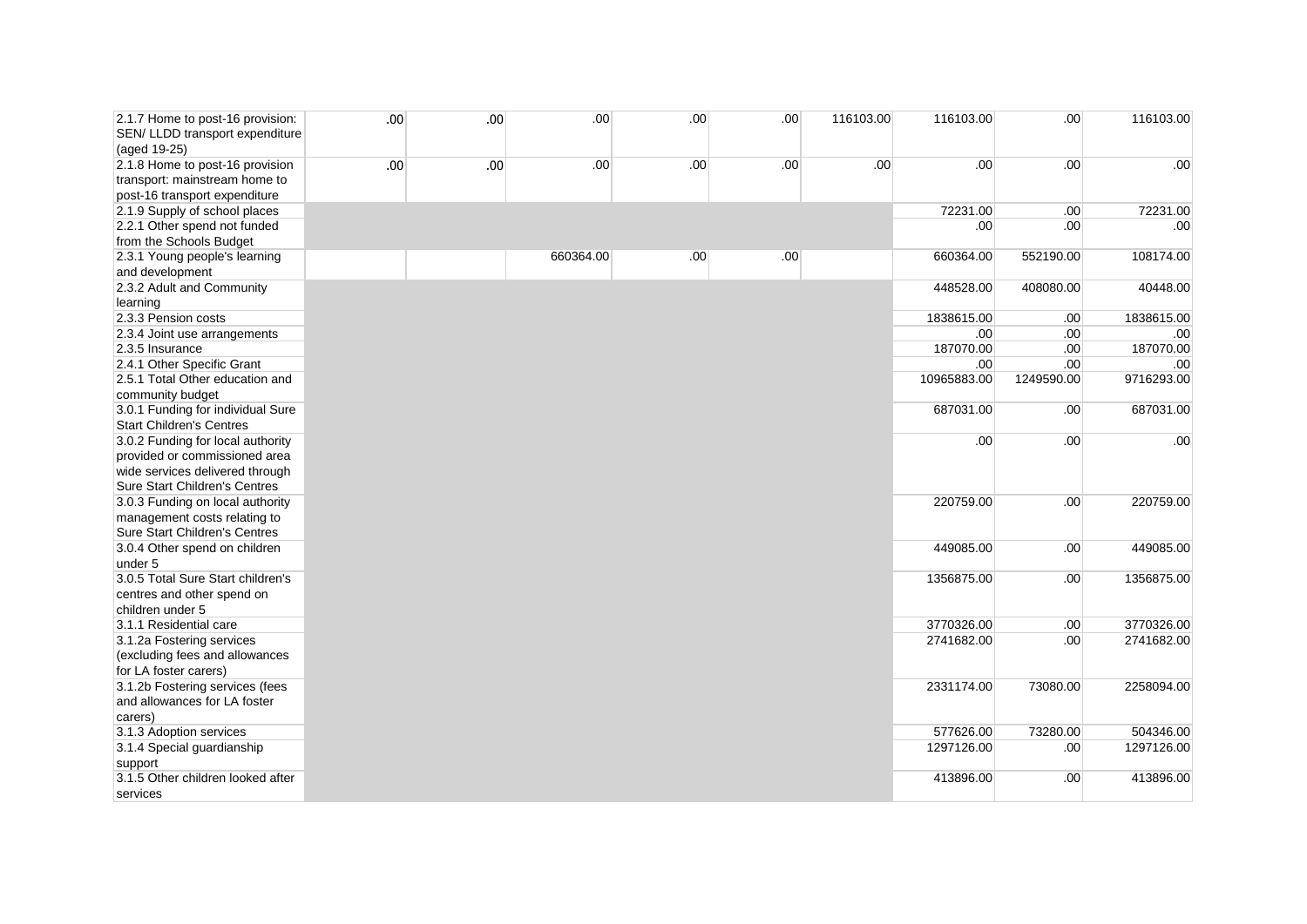| 3.1.6 Short breaks (respite) for<br>looked after disabled children               |         |         |          |     |     | .00.             | .00        | .00 <sub>1</sub> |
|----------------------------------------------------------------------------------|---------|---------|----------|-----|-----|------------------|------------|------------------|
| 3.1.7 Children placed with family<br>and friends                                 |         |         |          |     |     | 196352.00        | .00        | 196352.00        |
| 3.1.8 Education of looked after<br>children                                      | 3238.00 | 6646.00 | 22324.00 | .00 | .00 | 32208.00         | .00        | 32208.00         |
| 3.1.9 Leaving care support<br>services                                           |         |         |          |     |     | 2335195.00       | .00        | 2335195.00       |
| 3.1.10 Asylum seeker services                                                    |         |         |          |     |     | 240000.00        | 240000.00  | .00              |
| children                                                                         |         |         |          |     |     |                  |            |                  |
| 3.1.11 Total Children Looked<br>After                                            | 3238.00 | 6646.00 | 22324.00 | .00 | .00 | 13935585.00      | 386360.00  | 13549225.00      |
| 3.2.1 Other children and families<br>services                                    |         |         |          |     |     | 31216.00         | .00        | 31216.00         |
| 3.3.1 Social work (including LA<br>functions in relation to child<br>protection) |         |         |          |     |     | 6663447.00       | 147500.00  | 6515947.00       |
| 3.3.2 Commissioning and<br><b>Children's Services Strategy</b>                   |         |         |          |     |     | 123623.00        | .00        | 123623.00        |
| 3.3.3 Local Safeguarding                                                         |         |         |          |     |     | 180041.00        | 100720.00  | 79321.00         |
| <b>Childrens Board</b><br>3.3.4 Total Safeguarding                               |         |         |          |     |     | 6967111.00       | 248220.00  | 6718891.00       |
| Children and Young People's                                                      |         |         |          |     |     |                  |            |                  |
| Services                                                                         |         |         |          |     |     |                  |            |                  |
| 3.4.1 Direct payments                                                            |         |         |          |     |     | 1032556.00       | .00        | 1032556.00       |
| 3.4.2 Short breaks (respite) for                                                 |         |         |          |     |     | 1346963.00       | 300000.00  | 1046963.00       |
| disabled children                                                                |         |         |          |     |     |                  |            |                  |
| 3.4.3 Other support for disabled<br>children                                     |         |         |          |     |     | 726309.00        | .00        | 726309.00        |
| 3.4.4 Targeted family support                                                    |         |         |          |     |     | 2481441.00       | 688730.00  | 1792711.00       |
| 3.4.5 Universal family support                                                   |         |         |          |     |     | .00 <sub>1</sub> | .00        | .00              |
| 3.4.6 Total Family Support                                                       |         |         |          |     |     | 5587269.00       | 988730.00  | 4598539.00       |
| Services                                                                         |         |         |          |     |     |                  |            |                  |
| 3.5.1 Universal services for                                                     |         |         |          |     |     | 538861.00        | .00        | 538861.00        |
| young people                                                                     |         |         |          |     |     |                  |            |                  |
| 3.5.2 Targeted services for young                                                |         |         |          |     |     | 1535934.00       | 70000.00   | 1465934.00       |
| people                                                                           |         |         |          |     |     |                  |            |                  |
| 3.5.3 Total Services for young                                                   |         |         |          |     |     | 2074795.00       | 70000.00   | 2004795.00       |
| people<br>3.6.1 Youth justice                                                    |         |         |          |     |     | 5775936.00       | 5448840.00 | 327096.00        |
| 4.0.1 Capital Expenditure from                                                   |         |         |          |     |     | .00 <sub>1</sub> | .00        | .00              |
| Revenue (CERA) (Non-schools                                                      |         |         |          |     |     |                  |            |                  |
| budget functions and Children's                                                  |         |         |          |     |     |                  |            |                  |
| and young people services)                                                       |         |         |          |     |     |                  |            |                  |
|                                                                                  |         |         |          |     |     |                  |            |                  |